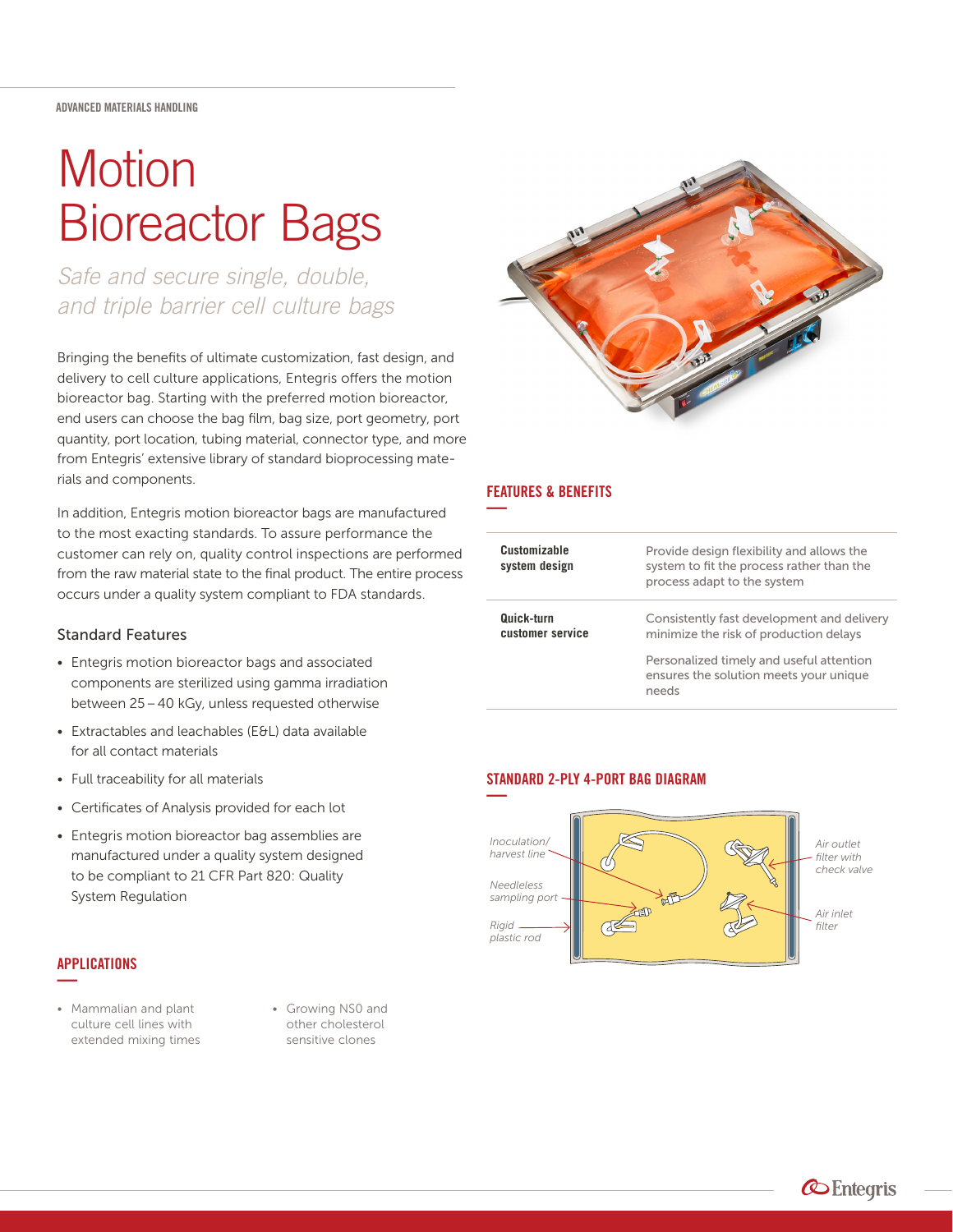#### MATERIALS OF CONSTRUCTION **—**

#### Robust Multilayer, Single-ply Film

This design provides strength and low gas permeability, which is ideal in mammalian and plant culture cell line applications with extended rocking times.

- 11 mil thickness
- Single-ply Flex 200 film:
	- Inner product contact layer: low density polyethylene (LDPE)
	- Outer layer: ethylene vinyl alcohol (EVOH)/nylon

#### Non-Cholesterol Binding, Single-ply Film

This design is extremely durable, autoclavable, and has non-cholesterol binding properties that yield superior results in growing NS0 and other cholesterol-sensitive clones.

- Total 8 mil thickness
- Single-layer barrier Flex 400 polyvinylidene fluoride (PVDF) film

#### Standard 2-ply film\*

This design provides strength and low gas permeability, which is well suited for growing mammalian and plant culture cell lines applications.

- Total 9 mil thickness
- Inner product contact barrier: Flex 100 LDPE
- Outer barrier: Flex 150 EVOH/nylon

*\* 2-ply is a single inner LDPE barrier and an outer barrier of LDPE/EVOH/nylon/LDPE, with the inner barrier placed inside the outer to create a 2-ply chamber.*

#### Standard 3-ply film\*\*

Provides strength and low gas permeability with an additional barrier to increase mechanical strength and provide an additional level of security. Ideal for growing mammalian and plant culture cell lines.

- Total 13 mil thickness
- Inner product contact barrier: Flex 100 LDPE
- Middle barrier: Flex 100 LDPF
- Outer barrier: Flex 150 EVOH/nylon
- *\*\* 3-ply includes two inner LDPE barriers and an outer barrier of LDPE/EVOH/NYLON/LDPE, with the inner barriers placed inside the outer to create a 3-ply chamber.*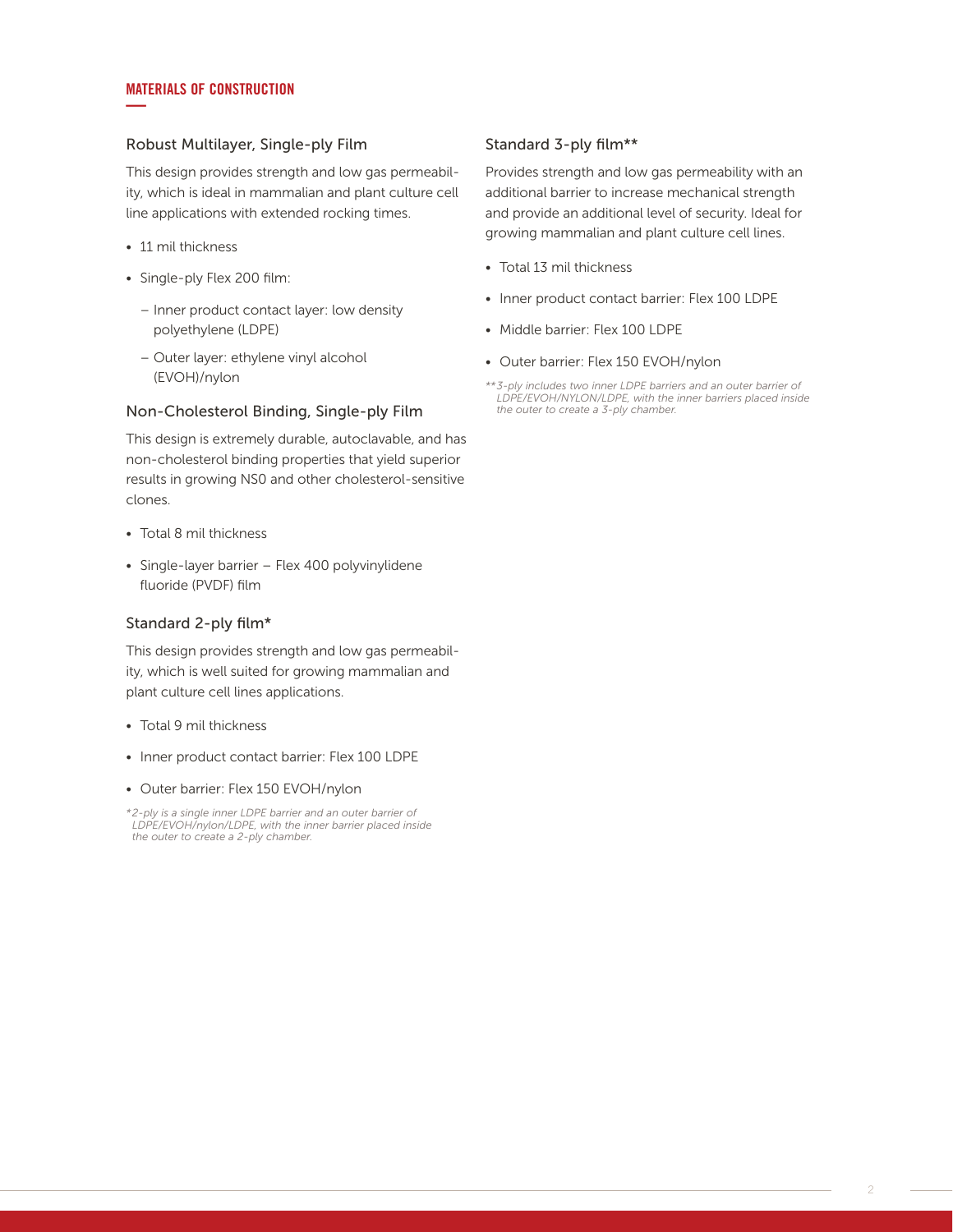#### SPECIFICATIONS **—**

|                             | <b>STANDARD 4-PORT (BUDGET) BAG</b>                                                                   | <b>STANDARD 5-PORT BAG</b>                                                                                    | <b>STANDARD 7-PORT BAG</b>                                                                          |  |
|-----------------------------|-------------------------------------------------------------------------------------------------------|---------------------------------------------------------------------------------------------------------------|-----------------------------------------------------------------------------------------------------|--|
| <b>Size</b>                 | 10 L, 20 L, 50 L                                                                                      | 5 L, 10 L, 20 L, 23 L, 50 L                                                                                   | 10 L, 20 L, 50 L                                                                                    |  |
| Air outlet                  |                                                                                                       | 0.2 µm filter, clamp, check valve,<br>$\frac{1}{4}$ " $\times$ $\frac{3}{8}$ " $\times$ 1.75" silicone tubing |                                                                                                     |  |
| Air inlet                   | $0.2 \mu m$ filter, clamp,<br>$\frac{1}{4}$ " $\times$ $\frac{3}{8}$ " $\times$ 1.75" silicone tubing |                                                                                                               |                                                                                                     |  |
| Evac/inoc port              | Clamp, female Luer lock,<br>$\frac{1}{8}$ " x $\frac{1}{4}$ " x 40" C-flex tubing                     |                                                                                                               |                                                                                                     |  |
|                             |                                                                                                       |                                                                                                               | Clamp, female CPC,<br>$\frac{1}{8}$ " x $\frac{1}{4}$ " x 40" C-flex tubing                         |  |
| <b>Injection site</b>       | Needleless, clamp,<br>$\frac{1}{4}$ " $\times$ $\frac{3}{8}$ " $\times$ 1.75" silicone tubing         |                                                                                                               |                                                                                                     |  |
| Spare port                  |                                                                                                       |                                                                                                               | Clamp, female Luer lock,<br>$\frac{1}{4}$ " $\times$ $\frac{3}{8}$ " $\times$ 1.75" silicone tubing |  |
| Powder port                 |                                                                                                       |                                                                                                               | 1" threaded cap                                                                                     |  |
| <b>Other configurations</b> |                                                                                                       | Various port options are available. Contact Entegris with your specifications.                                |                                                                                                     |  |

# Options

Powder ports (1" and larger if not part of standard bag configuration)

Dissolved oxygen sensor port

Ph probe port

Connectors, fittings, tubing, and filters

Chamber size (100 L, 200 L, 500 L, or custom to desired footprint)

*Notes:*

*1. Custom bag sizes and port configurations available upon request.*

*2. Working volumes are approximately 50% of stated volume amounts.*